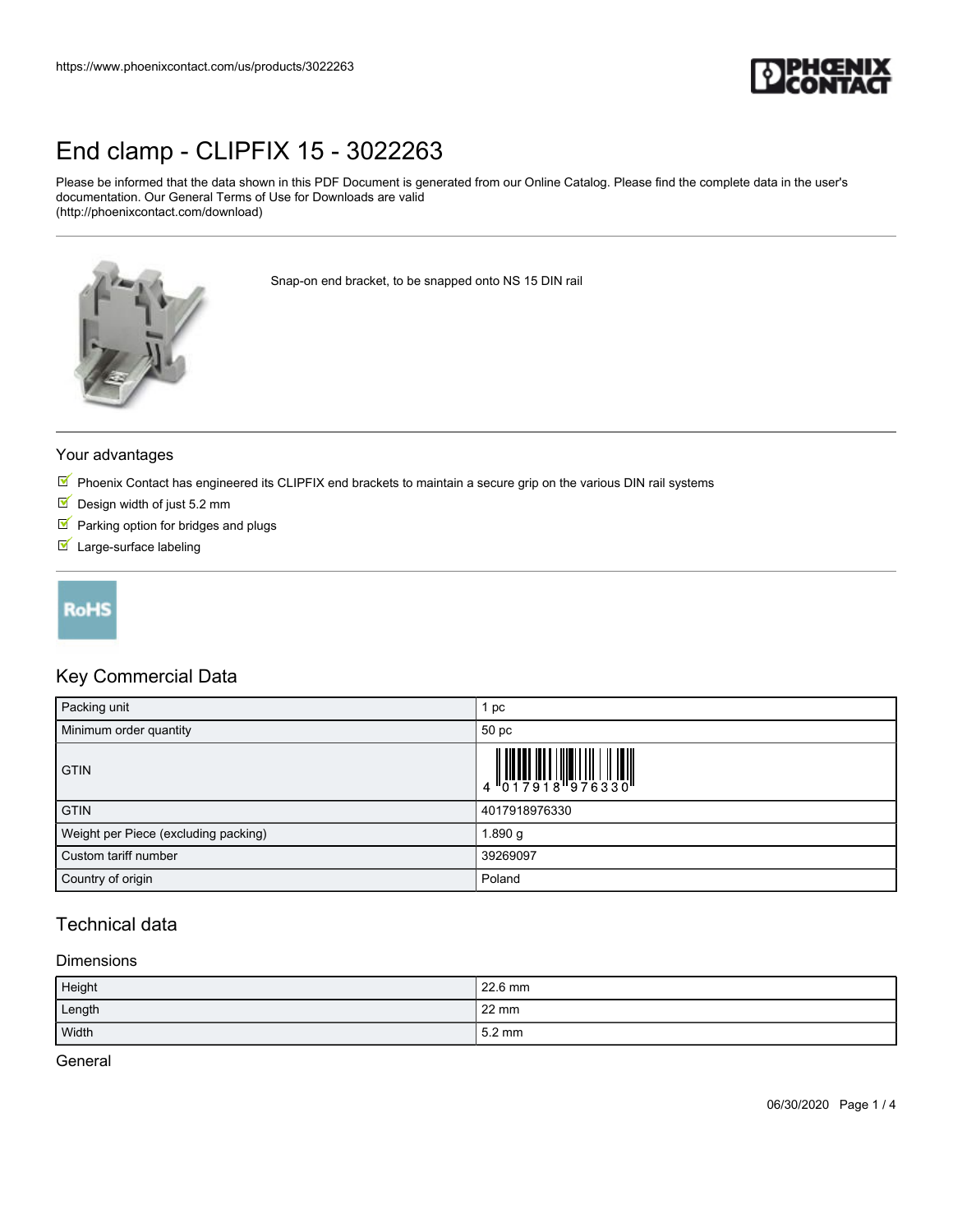

# [End clamp - CLIPFIX 15 - 3022263](https://www.phoenixcontact.com/us/products/3022263)

# Technical data

### General

| Material                                | PA                                                      |
|-----------------------------------------|---------------------------------------------------------|
| Color                                   | gray                                                    |
| <b>Standards and Regulations</b>        |                                                         |
| Flammability rating according to UL 94  | V <sub>2</sub>                                          |
| <b>Environmental Product Compliance</b> |                                                         |
| China RoHS                              | Environmentally friendly use period: unlimited = EFUP-e |
|                                         | No hazardous substances above threshold values          |

## **Classifications**

## eCl@ss

| eCl@ss 10.0.1 | 27141135 |
|---------------|----------|
| eCl@ss 4.0    | 27141100 |
| eCl@ss 4.1    | 27141100 |
| eCl@ss 5.0    | 27141100 |
| eCl@ss 5.1    | 27141100 |
| eCl@ss 6.0    | 27141100 |
| eCl@ss 7.0    | 27141135 |
| eCl@ss 8.0    | 27141135 |
| eCl@ss 9.0    | 27141135 |

### ETIM

| <b>ETIM 2.0</b> | EC000761 |
|-----------------|----------|
| <b>ETIM 3.0</b> | EC001041 |
| <b>ETIM 4.0</b> | EC001041 |
| <b>ETIM 5.0</b> | EC001041 |
| ETIM 6.0        | EC001041 |
| <b>ETIM 7.0</b> | EC001041 |

### UNSPSC

| UNSPSC 6.01          | 30212109 |
|----------------------|----------|
| <b>UNSPSC 7.0901</b> | 39121708 |
| <b>UNSPSC 11</b>     | 39121708 |
| <b>UNSPSC 12.01</b>  | 39121708 |
| UNSPSC 13.2          | 39121425 |
| UNSPSC 18.0          | 39121425 |
| UNSPSC 19.0          | 39121425 |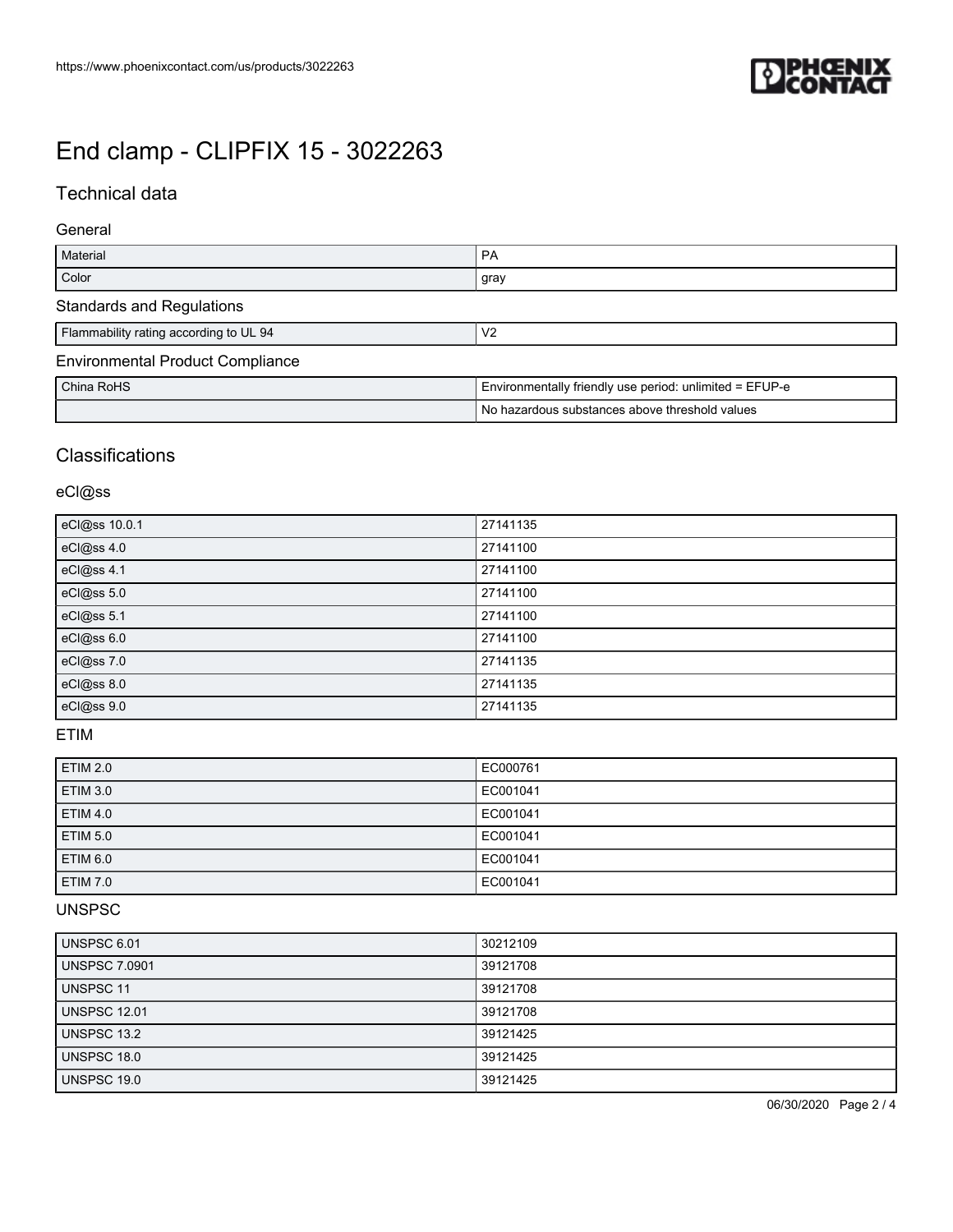

# [End clamp - CLIPFIX 15 - 3022263](https://www.phoenixcontact.com/us/products/3022263)

## **Classifications**

#### UNSPSC

| UNSPSC 20.0        | 39121425<br>$\sim$ |
|--------------------|--------------------|
| <b>UNSPSC 21.0</b> | 39121425           |

## Accessories

Accessories

DIN rail

[DIN rail, unperforated - NS 15 UNPERF 2000MM - 1401695](https://www.phoenixcontact.com/us/products/1401695)



DIN rail, unperforated, Standard profile, width: 15 mm, height: 5 mm, acc. to EN 60715, material: Steel, galvanized, passivated with a thick layer, length: 2000 mm, color: silver

[DIN rail perforated - NS 15 PERF 2000MM - 1401682](https://www.phoenixcontact.com/us/products/1401682)



DIN rail perforated, Standard profile, width: 15 mm, height: 5.5 mm, acc. to EN 60715, material: Steel, galvanized, passivated with a thick layer, length: 2000 mm, color: silver

[DIN rail perforated - NS 15 AL PERF 2000MM - 1401763](https://www.phoenixcontact.com/us/products/1401763)



DIN rail perforated, Standard profile, width: 15 mm, height: 5.5 mm, acc. to EN 60715, material: Aluminum, uncoated, length: 2000 mm, color: silver

[DIN rail perforated - NS 15 WH PERF 2000MM - 1204096](https://www.phoenixcontact.com/us/products/1204096)



DIN rail perforated, Standard profile, width: 15 mm, height: 5.5 mm, acc. to EN 60715, material: Steel, Galvanized, white passivated, length: 2000 mm, color: silver